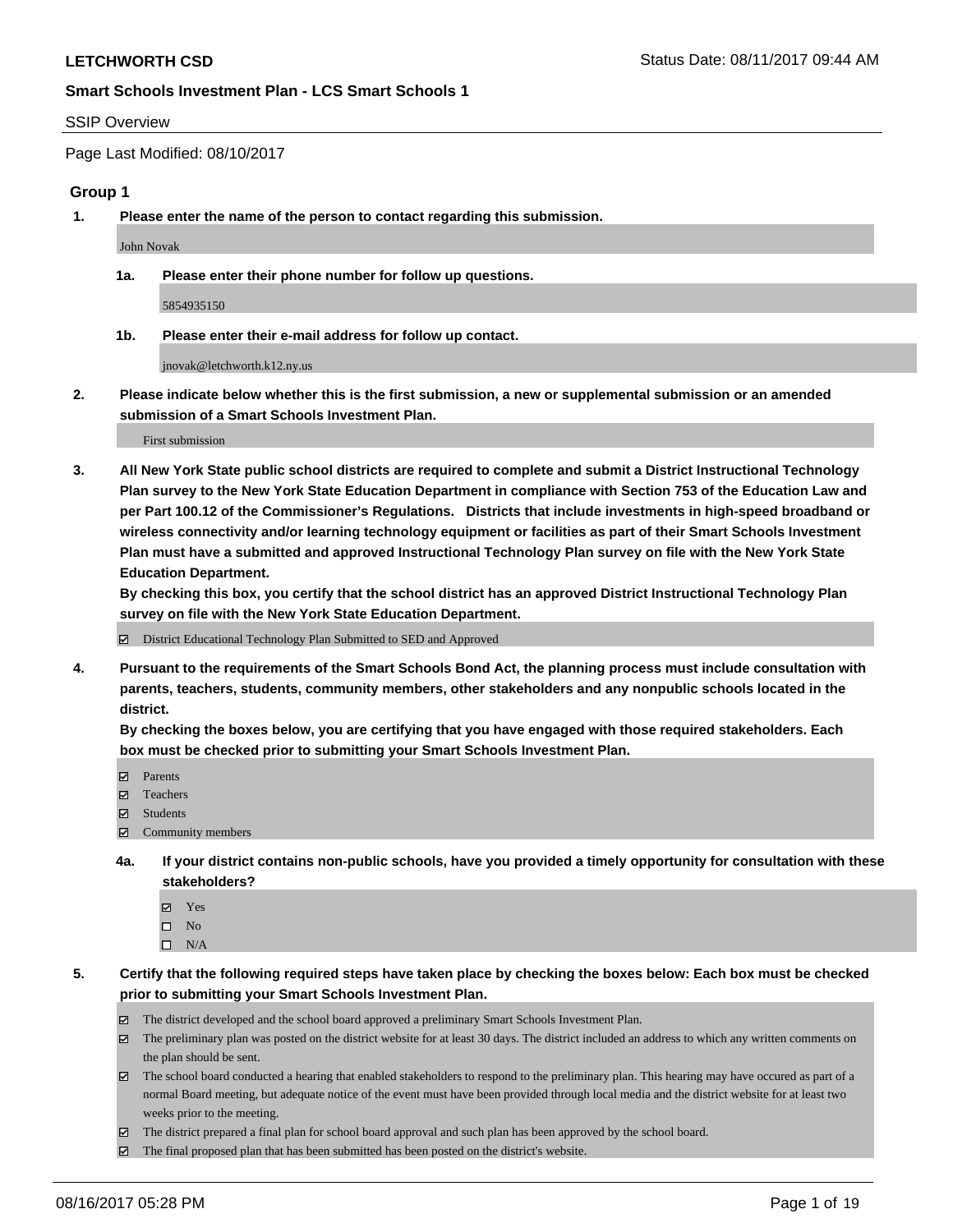### SSIP Overview

Page Last Modified: 08/10/2017

**5a. Please upload the proposed Smart Schools Investment Plan (SSIP) that was posted on the district's website, along with any supporting materials. Note that this should be different than your recently submitted Educational Technology Survey. The Final SSIP, as approved by the School Board, should also be posted on the website and remain there during the course of the projects contained therein.**

Smart Schools Investment Plan Presentation LCSD.pdf

**5b. Enter the webpage address where the final Smart Schools Investment Plan is posted. The Plan should remain posted for the life of the included projects.**

http://www.letchworth.k12.ny.us/smartschools.cfm

**6. Please enter an estimate of the total number of students and staff that will benefit from this Smart Schools Investment Plan based on the cumulative projects submitted to date.**

1,100

**7. An LEA/School District may partner with one or more other LEA/School Districts to form a consortium to pool Smart Schools Bond Act funds for a project that meets all other Smart School Bond Act requirements. Each school district participating in the consortium will need to file an approved Smart Schools Investment Plan for the project and submit a signed Memorandum of Understanding that sets forth the details of the consortium including the roles of each respective district.**

 $\Box$  The district plans to participate in a consortium to partner with other school district(s) to implement a Smart Schools project.

**8. Please enter the name and 6-digit SED Code for each LEA/School District participating in the Consortium.**

| <b>Partner LEA/District</b> | <b>ISED BEDS Code</b> |
|-----------------------------|-----------------------|
| (No Response)               | (No Response)         |

**9. Please upload a signed Memorandum of Understanding with all of the participating Consortium partners.**

(No Response)

**10. Your district's Smart Schools Bond Act Allocation is:**

\$1,203,133

**11. Enter the budget sub-allocations by category that you are submitting for approval at this time. If you are not budgeting SSBA funds for a category, please enter 0 (zero.) If the value entered is \$0, you will not be required to complete that survey question.**

|                                       | Sub-<br>Allocations |
|---------------------------------------|---------------------|
|                                       |                     |
| <b>School Connectivity</b>            | 0                   |
| Connectivity Projects for Communities | $\Omega$            |
| <b>Classroom Technology</b>           | 892,500             |
| Pre-Kindergarten Classrooms           | 0                   |
| Replace Transportable Classrooms      | O                   |
| <b>High-Tech Security Features</b>    | 0                   |
| Totals:                               | 892,500             |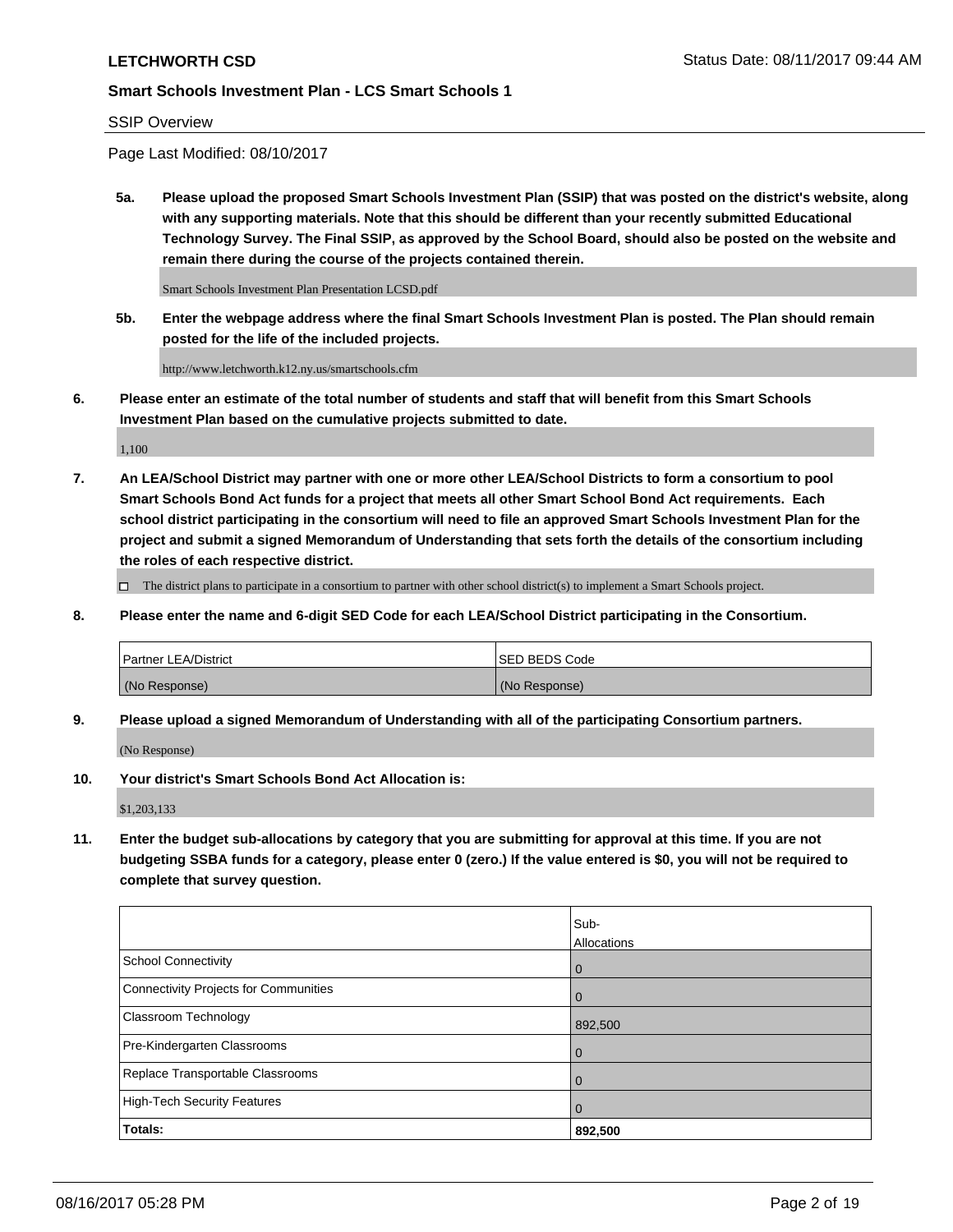## School Connectivity

Page Last Modified: 08/01/2017

## **Group 1**

- **1. In order for students and faculty to receive the maximum benefit from the technology made available under the Smart Schools Bond Act, their school buildings must possess sufficient connectivity infrastructure to ensure that devices can be used during the school day. Smart Schools Investment Plans must demonstrate that:**
	- **sufficient infrastructure that meets the Federal Communications Commission's 100 Mbps per 1,000 students standard currently exists in the buildings where new devices will be deployed, or**
	- **is a planned use of a portion of Smart Schools Bond Act funds, or**
	- **is under development through another funding source.**

**Smart Schools Bond Act funds used for technology infrastructure or classroom technology investments must increase the number of school buildings that meet or exceed the minimum speed standard of 100 Mbps per 1,000 students and staff within 12 months. This standard may be met on either a contracted 24/7 firm service or a "burstable" capability. If the standard is met under the burstable criteria, it must be:**

**1. Specifically codified in a service contract with a provider, and**

**2. Guaranteed to be available to all students and devices as needed, particularly during periods of high demand, such as computer-based testing (CBT) periods.**

**Please describe how your district already meets or is planning to meet this standard within 12 months of plan submission.**

(No Response)

- **1a. If a district believes that it will be impossible to meet this standard within 12 months, it may apply for a waiver of this requirement, as described on the Smart Schools website. The waiver must be filed and approved by SED prior to submitting this survey.**
	- By checking this box, you are certifying that the school district has an approved waiver of this requirement on file with the New York State Education Department.

#### **2. Connectivity Speed Calculator (Required)**

|                         | l Number of<br><b>Students</b> | Multiply by<br>100 Kbps | Divide by 1000 Current Speed<br>to Convert to<br>Required<br>l Speed in Mb | lin Mb           | Expected<br>Speed to be<br>Attained Within Required<br>12 Months | Expected Date<br>When<br>Speed Will be<br><b>Met</b> |
|-------------------------|--------------------------------|-------------------------|----------------------------------------------------------------------------|------------------|------------------------------------------------------------------|------------------------------------------------------|
| <b>Calculated Speed</b> | (No<br>Response)               | (No Response)           | (No<br>Response)                                                           | (No<br>Response) | (No<br>Response)                                                 | l (No<br>Response)                                   |

## **3. Describe how you intend to use Smart Schools Bond Act funds for high-speed broadband and/or wireless connectivity projects in school buildings.**

(No Response)

**4. Describe the linkage between the district's District Instructional Technology Plan and the proposed projects. (There should be a link between your response to this question and your response to Question 1 in Part E. Curriculum and Instruction "What are the district's plans to use digital connectivity and technology to improve teaching and learning?)**

(No Response)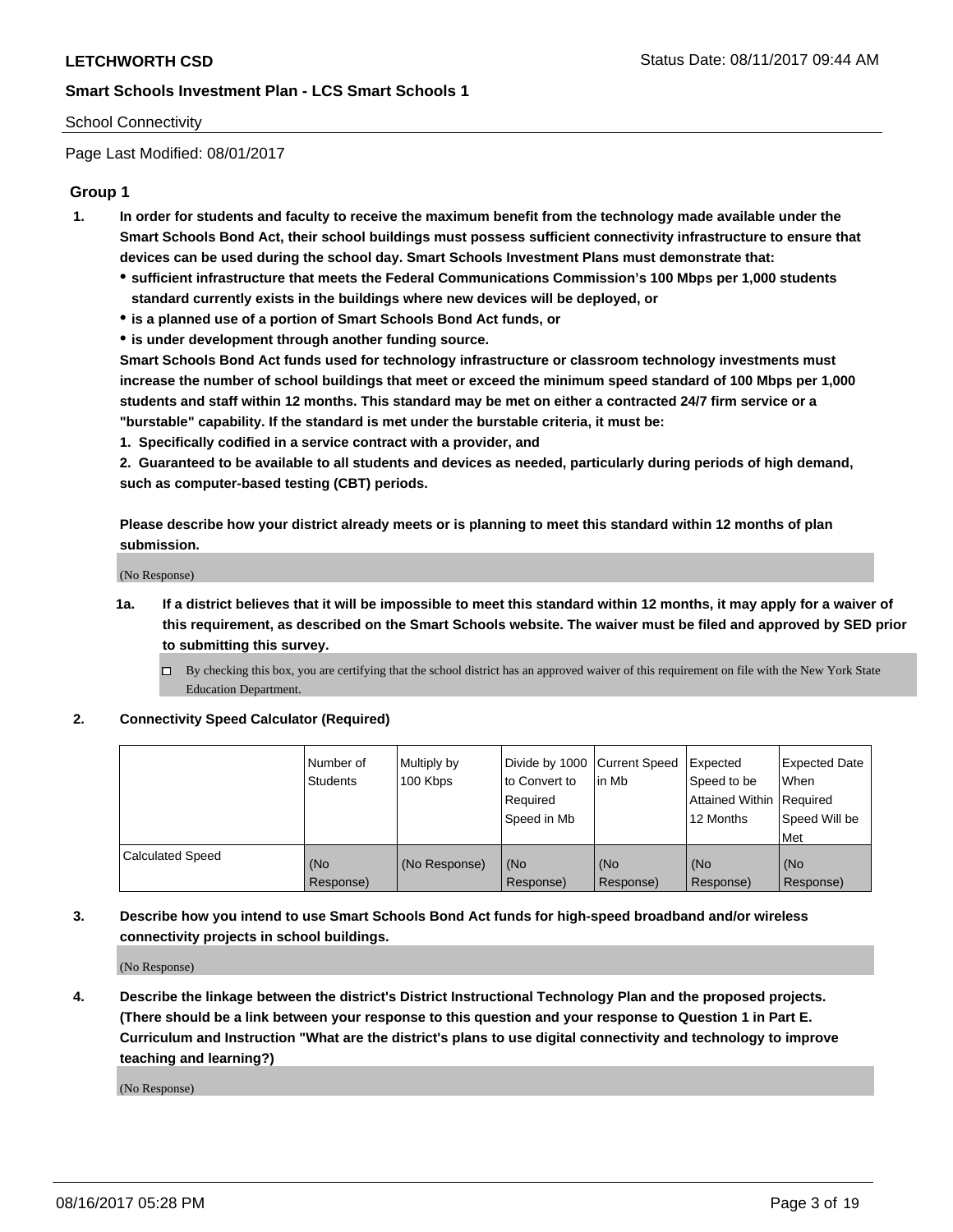#### School Connectivity

Page Last Modified: 08/01/2017

**5. If the district wishes to have students and staff access the Internet from wireless devices within the school building, or in close proximity to it, it must first ensure that it has a robust Wi-Fi network in place that has sufficient bandwidth to meet user demand.**

**Please describe how you have quantified this demand and how you plan to meet this demand.**

(No Response)

**6. As indicated on Page 5 of the guidance, the Office of Facilities Planning will have to conduct a preliminary review of all capital projects, including connectivity projects.**

**Please indicate on a separate row each project number given to you by the Office of Facilities Planning.**

| Project Number |  |
|----------------|--|
|                |  |
| (No Response)  |  |

**7. Certain high-tech security and connectivity infrastructure projects may be eligible for an expedited review process as determined by the Office of Facilities Planning.**

**Was your project deemed eligible for streamlined review?**

(No Response)

**8. Include the name and license number of the architect or engineer of record.**

| Name          | License Number |
|---------------|----------------|
| (No Response) | (No Response)  |

**9. If you are submitting an allocation for School Connectivity complete this table.**

**Note that the calculated Total at the bottom of the table must equal the Total allocation for this category that you entered in the SSIP Overview overall budget.** 

|                                            | Sub-              |
|--------------------------------------------|-------------------|
|                                            | <b>Allocation</b> |
| Network/Access Costs                       | (No Response)     |
| <b>Outside Plant Costs</b>                 | (No Response)     |
| School Internal Connections and Components | (No Response)     |
| <b>Professional Services</b>               | (No Response)     |
| Testing                                    | (No Response)     |
| <b>Other Upfront Costs</b>                 | (No Response)     |
| <b>Other Costs</b>                         | (No Response)     |
| Totals:                                    | 0                 |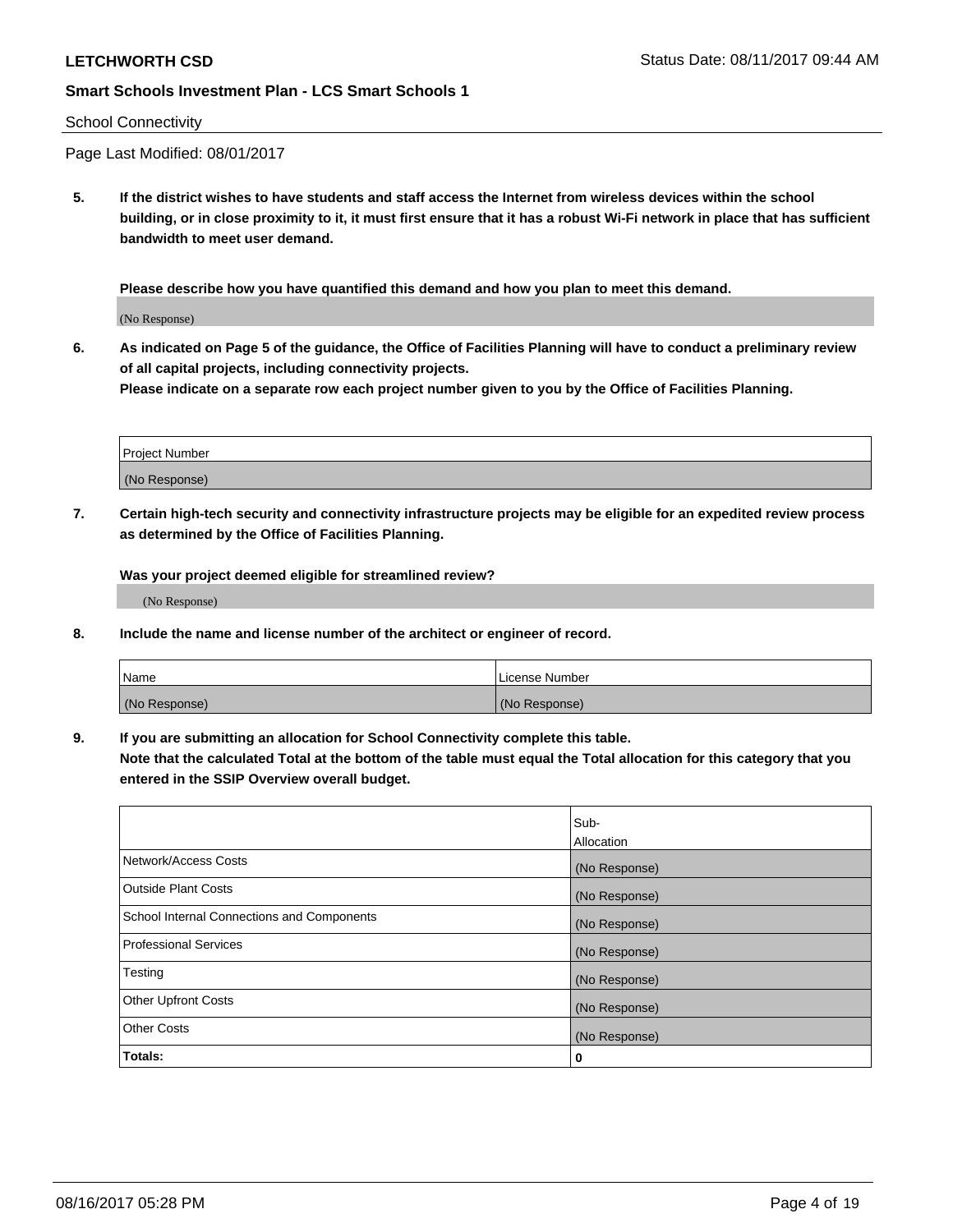### School Connectivity

Page Last Modified: 08/01/2017

**10. Please detail the type, quantity, per unit cost and total cost of the eligible items under each sub-category. This is especially important for any expenditures listed under the "Other" category. All expenditures must be eligible for tax-exempt financing to be reimbursed through the SSBA. Sufficient detail must be provided so that we can verify this is the case. If you have any questions, please contact us directly through smartschools@nysed.gov. NOTE: Wireless Access Points should be included in this category, not under Classroom Educational Technology, except those that will be loaned/purchased for nonpublic schools.**

| Select the allowable expenditure | Item to be purchased | Quantity      | Cost per Item | Total Cost    |
|----------------------------------|----------------------|---------------|---------------|---------------|
| type.                            |                      |               |               |               |
| Repeat to add another item under |                      |               |               |               |
| each type.                       |                      |               |               |               |
| (No Response)                    | (No Response)        | (No Response) | (No Response) | (No Response) |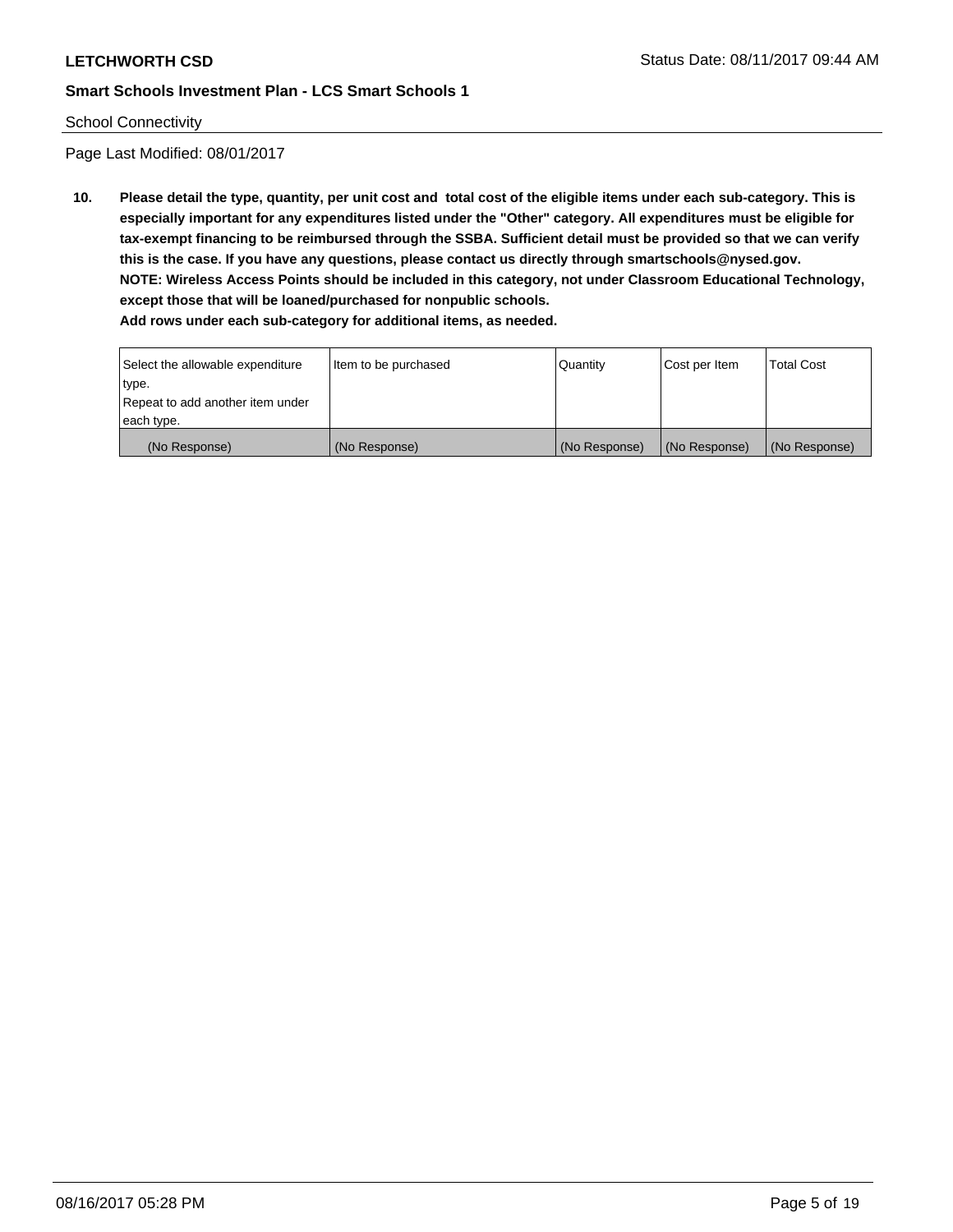Community Connectivity (Broadband and Wireless)

Page Last Modified: 08/01/2017

## **Group 1**

**1. Describe how you intend to use Smart Schools Bond Act funds for high-speed broadband and/or wireless connectivity projects in the community.**

(No Response)

**2. Please describe how the proposed project(s) will promote student achievement and increase student and/or staff access to the Internet in a manner that enhances student learning and/or instruction outside of the school day and/or school building.**

(No Response)

**3. Community connectivity projects must comply with all the necessary local building codes and regulations (building and related permits are not required prior to plan submission).**

 $\Box$  I certify that we will comply with all the necessary local building codes and regulations.

**4. Please describe the physical location of the proposed investment.**

(No Response)

**5. Please provide the initial list of partners participating in the Community Connectivity Broadband Project, along with their Federal Tax Identification (Employer Identification) number.**

| <b>Project Partners</b> | Federal ID#     |
|-------------------------|-----------------|
| (No Response)           | l (No Response) |

**6. If you are submitting an allocation for Community Connectivity, complete this table. Note that the calculated Total at the bottom of the table must equal the Total allocation for this category that you entered in the SSIP Overview overall budget.**

|                                    | Sub-Allocation |
|------------------------------------|----------------|
| Network/Access Costs               | (No Response)  |
| Outside Plant Costs                | (No Response)  |
| <b>Tower Costs</b>                 | (No Response)  |
| <b>Customer Premises Equipment</b> | (No Response)  |
| <b>Professional Services</b>       | (No Response)  |
| Testing                            | (No Response)  |
| <b>Other Upfront Costs</b>         | (No Response)  |
| <b>Other Costs</b>                 | (No Response)  |
| Totals:                            | 0              |

**7. Please detail the type, quantity, per unit cost and total cost of the eligible items under each sub-category. This is especially important for any expenditures listed under the "Other" category. All expenditures must be capital-bond eligible to be reimbursed through the SSBA. If you have any questions, please contact us directly through smartschools@nysed.gov.**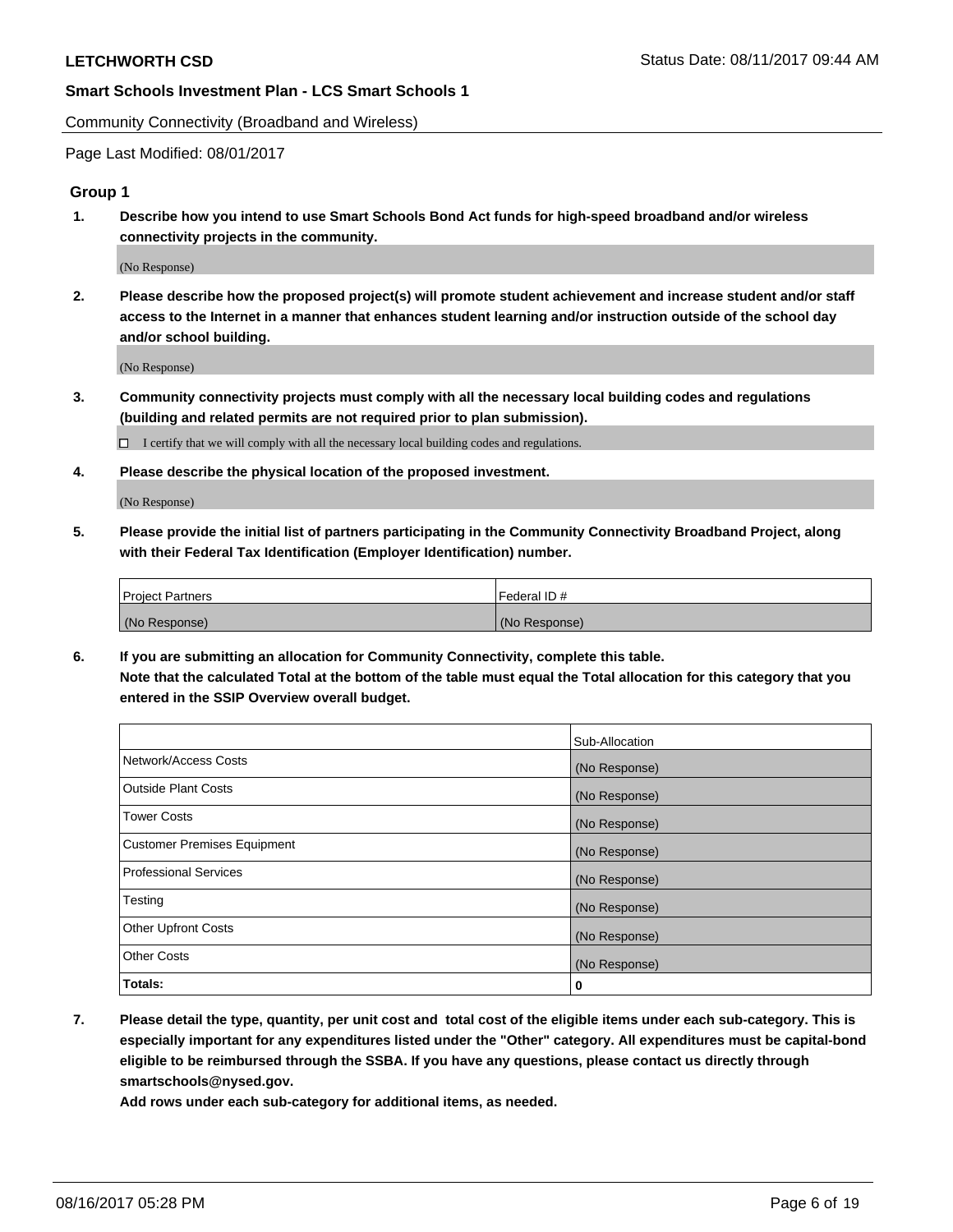Community Connectivity (Broadband and Wireless)

Page Last Modified: 08/01/2017

| Select the allowable expenditure | Item to be purchased | Quantity      | Cost per Item | <b>Total Cost</b> |
|----------------------------------|----------------------|---------------|---------------|-------------------|
| type.                            |                      |               |               |                   |
| Repeat to add another item under |                      |               |               |                   |
| each type.                       |                      |               |               |                   |
| (No Response)                    | (No Response)        | (No Response) | (No Response) | (No Response)     |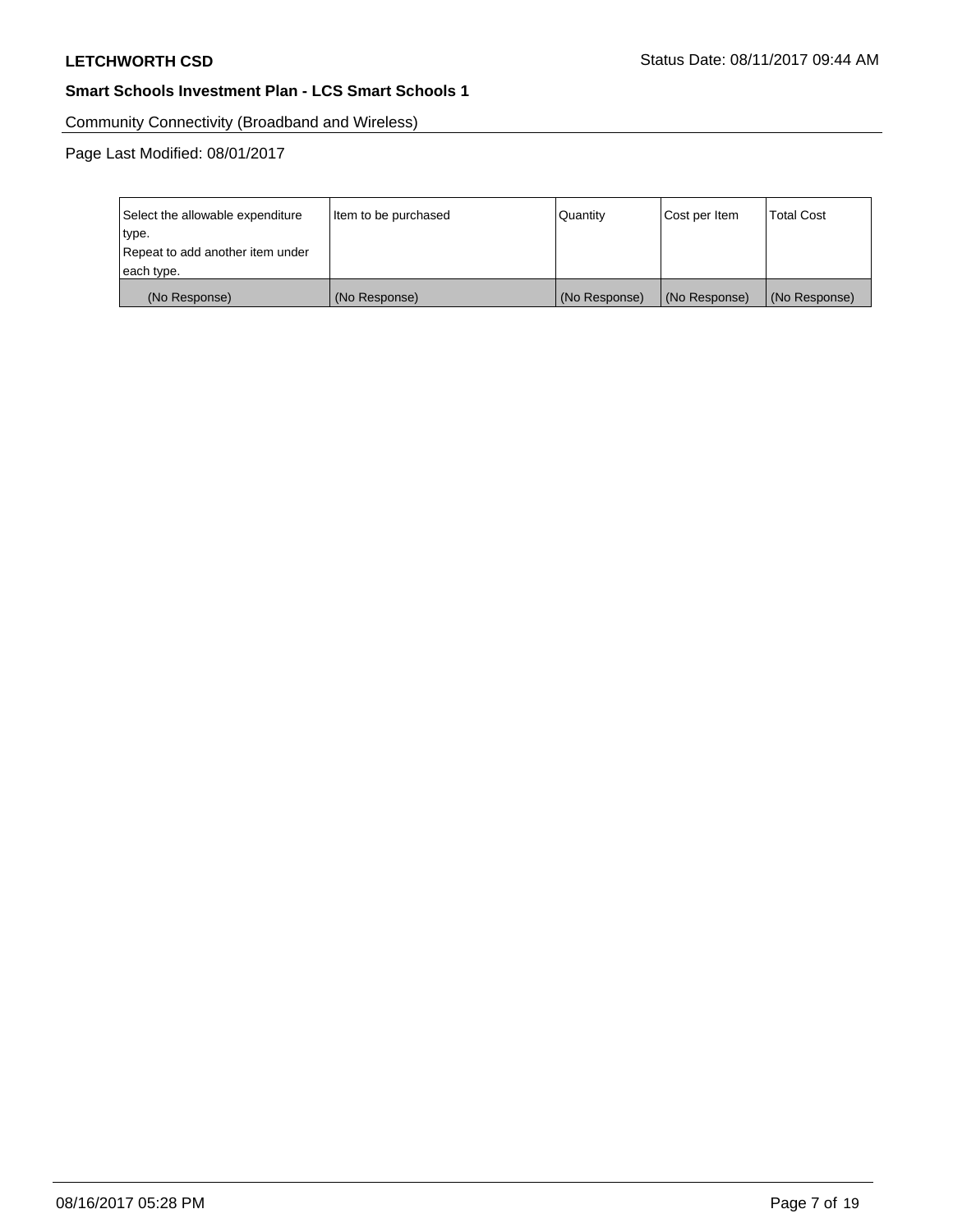## Classroom Learning Technology

Page Last Modified: 08/10/2017

## **Questions**

**1. In order for students and faculty to receive the maximum benefit from the technology made available under the Smart Schools Bond Act, their school buildings must possess sufficient connectivity infrastructure to ensure that devices can be used during the school day. Smart Schools Investment Plans must demonstrate that sufficient infrastructure that meets the Federal Communications Commission's 100 Mbps per 1,000 students standard currently exists in the buildings where new devices will be deployed, or is a planned use of a portion of Smart Schools Bond Act funds, or is under development through another funding source.**

**Smart Schools Bond Act funds used for technology infrastructure or classroom technology investments must increase the number of school buildings that meet or exceed the minimum speed standard of 100 Mbps per 1,000 students and staff within 12 months. This standard may be met on either a contracted 24/7 firm service or a "burstable" capability. If the standard is met under the burstable criteria, it must be:**

**1. Specifically codified in a service contract with a provider, and**

**2. Guaranteed to be available to all students and devices as needed, particularly during periods of high demand, such as computer-based testing (CBT) periods.**

**Please describe how your district already meets or is planning to meet this standard within 12 months of plan submission.**

Our previous building improvement project included a Meraki wireless network implementation that has provided nearly 1 access point for each classroom. These access points are capable of providing wireless 802.11n and 802.11ac. WFL GV BOCES also provides a 200 Mb Internet connection to our campus to be shared with approximately 950 students and 150 staff.

- **1a. If a district believes that it will be impossible to meet this standard within 12 months, it may apply for a waiver of this requirement, as described on the Smart Schools website. The waiver must be filed and approved by SED prior to submitting this survey.**
	- $\Box$  By checking this box, you are certifying that the school district has an approved waiver of this requirement on file with the New York State Education Department.

### **2. Connectivity Speed Calculator (Required)**

|                         | I Number of<br><b>Students</b> | Multiply by<br>100 Kbps | Divide by 1000   Current Speed<br>to Convert to<br>Required<br>Speed in Mb | lin Mb | Expected<br>Speed to be<br><b>Attained Within Required</b><br>12 Months | <b>Expected Date</b><br><b>When</b><br>Speed Will be<br>Met |
|-------------------------|--------------------------------|-------------------------|----------------------------------------------------------------------------|--------|-------------------------------------------------------------------------|-------------------------------------------------------------|
| <b>Calculated Speed</b> | 970                            | 97,000                  | 97                                                                         | 200    | (No<br>Response)                                                        | (No<br>Response)                                            |

**3. If the district wishes to have students and staff access the Internet from wireless devices within the school building, or in close proximity to it, it must first ensure that it has a robust Wi-Fi network in place that has sufficient bandwidth to meet user demand.**

**Please describe how you have quantified this demand and how you plan to meet this demand.**

We plan to use our SMART funds to make the transition from Android tablets to Chromebooks and do not anticipate any significant change in our Internet needs. We have had great success with respect to wireless coverage and bandwidth for over two years with our 1:1 implementation.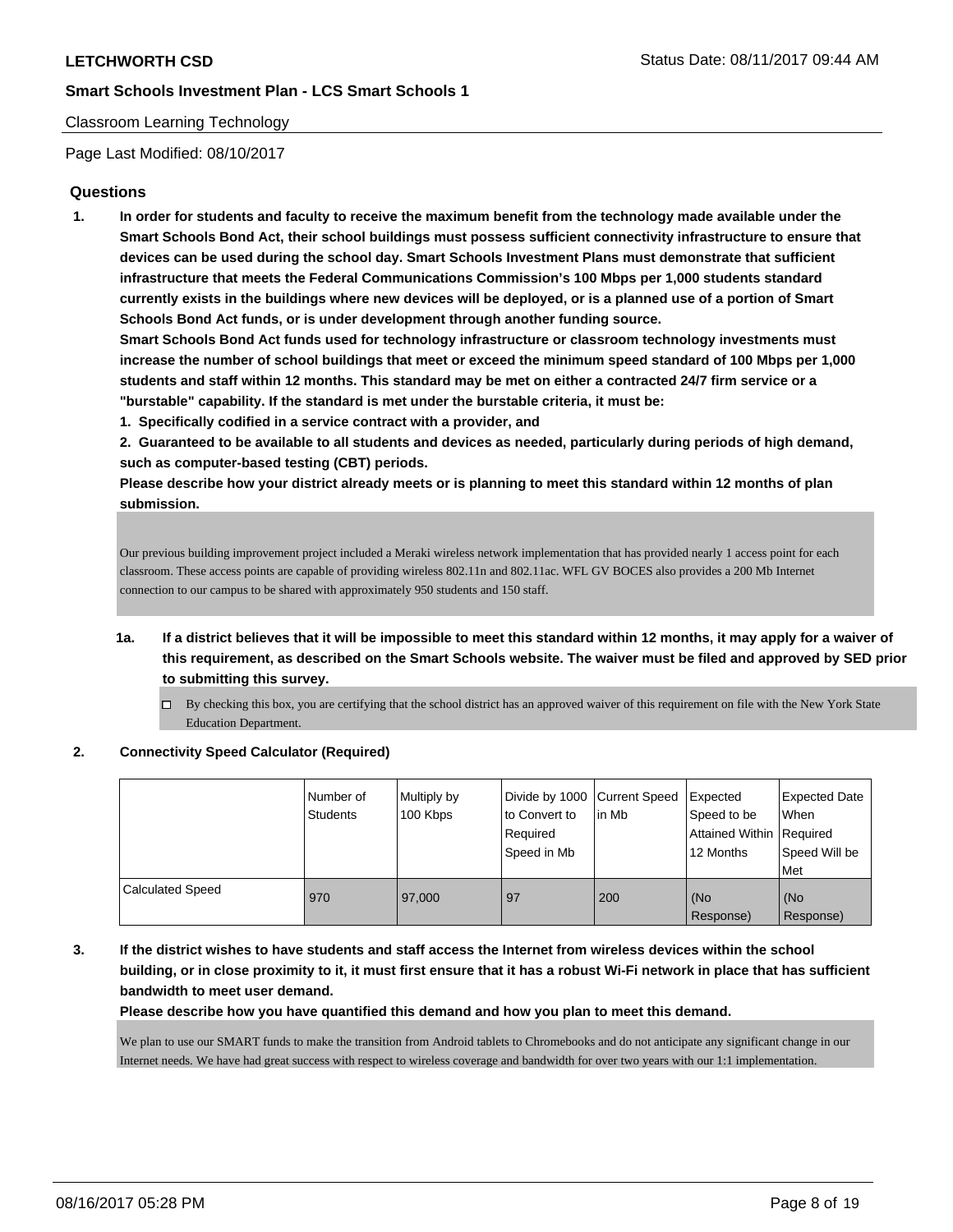### Classroom Learning Technology

Page Last Modified: 08/10/2017

**4. All New York State public school districts are required to complete and submit an Instructional Technology Plan survey to the New York State Education Department in compliance with Section 753 of the Education Law and per Part 100.12 of the Commissioner's Regulations.**

**Districts that include educational technology purchases as part of their Smart Schools Investment Plan must have a submitted and approved Instructional Technology Plan survey on file with the New York State Education Department.**

- By checking this box, you are certifying that the school district has an approved Instructional Technology Plan survey on file with the New York State Education Department.
- **5. Describe the devices you intend to purchase and their compatibility with existing or planned platforms or systems. Specifically address the adequacy of each facility's electrical, HVAC and other infrastructure necessary to install and support the operation of the planned technology.**

Our plans should only have a positive impact on our electrical, HVAC and infrastructure. Our interactive displays will replace existing Smart boards and projectors. The placement will be that same location and will consume less power. They should also produce less heat and be less sensitive to warm conditions.

Our Chromebook purchase will simply replace our existing Android tablets. We do not foresee any change in WIFI needs or charging requirements.

#### **6. Describe how the proposed technology purchases will:**

- **> enhance differentiated instruction;**
- **> expand student learning inside and outside the classroom;**
- **> benefit students with disabilities and English language learners; and**
- **> contribute to the reduction of other learning gaps that have been identified within the district.**

**The expectation is that districts will place a priority on addressing the needs of students who struggle to succeed in a rigorous curriculum. Responses in this section should specifically address this concern and align with the district's Instructional Technology Plan (in particular Question 2 of E. Curriculum and Instruction: "Does the district's instructional technology plan address the needs of students with disabilities to ensure equitable access to instruction, materials and assessments?" and Question 3 of the same section: "Does the district's instructional technology plan address the provision of assistive technology specifically for students with disabilities to ensure access to and participation in the general curriculum?"**

Students with disabilities are fully included in the general education setting at Letchworth Central School other than periods of the day they may be receiving individual related services (OT, PT, Speech therapy, counseling). Students with disabilities are provided the same 1:1 devices as their nondisabled peers and use them daily to retrieve assignments and curriculum materials, to develop projects, to collaborate with peers, to communicate with teachers, and to participate in formative assessments. The use of Chromebooks and digital content will allow our Special Education faculty and staff to differentiate student assignments by tailoring to leveled reading, web-based tools for read aloud or summarizing, and embedded assessment tools. Further, these enhancements will provide students and their families greater off-line access in our rural community when content can be downloaded to a device for at-home practice.

The technology plan includes at least three customized touch-pads for students who have difficulty using a standard keyboard. Additionally, classrooms throughout the building have been equipped with FM/CAP (Central Auditory Processing) speaker systems and the district provides a Dynavox to students with communication deficiencies. Other assistive technology devices are provided per students' IEPs to address individuals' needs.

ELL students will access materials appropriate to their learning and with modifications to instruction using 1:1 devices as well as translation tools available through online services and TESOL programs.

Overall goals of instructional technology include providing greater access to intuitive programs that level reading and content according to online assessment feedback for individual learners. This supports the district goals of closing gaps for students reading below grade level and addressing learning objectives in all subject areas in a more interactive, hands-on, and engaging instructional setting.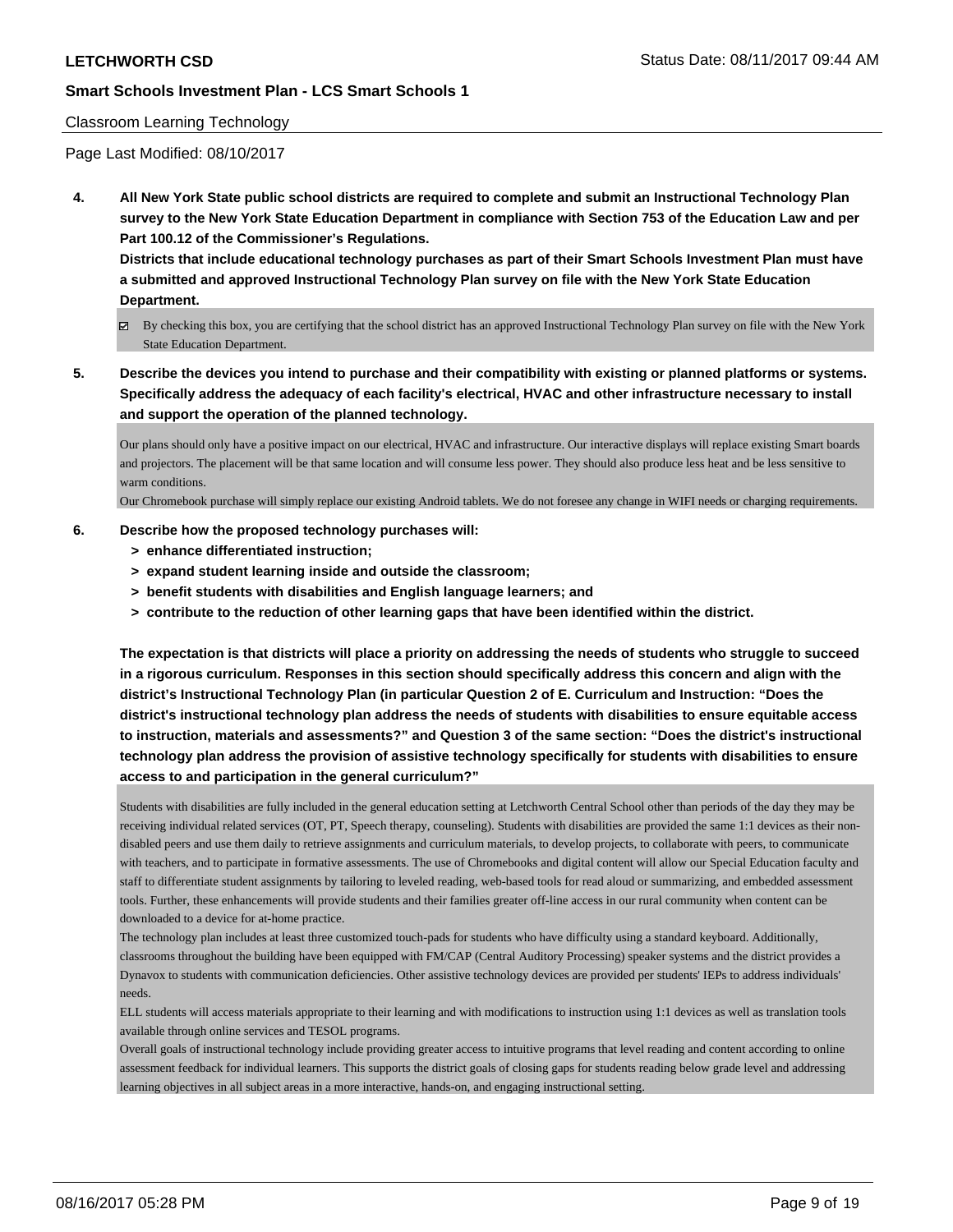#### Classroom Learning Technology

Page Last Modified: 08/10/2017

**7. Where appropriate, describe how the proposed technology purchases will enhance ongoing communication with parents and other stakeholders and help the district facilitate technology-based regional partnerships, including distance learning and other efforts.**

The district has directed its efforts toward utilizing Google applications and Chromebooks for instructional purposes to be consistent with our regional colleagues and because these applications have provided multiple opportunities to meet the needs of our learners. Students in multiple schools can communicate via shared Google documents for collaborative learning and multi-school projects. Google Classroom allows parent access to individual course assignments which, more recently have also been made available to parents and families via SchoolTool SMS Parent Portal.

**8. Describe the district's plan to provide professional development to ensure that administrators, teachers and staff can employ the technology purchased to enhance instruction successfully.**

**Note: This response should be aligned and expanded upon in accordance with your district's response to Question 1 of F. Professional Development of your Instructional Technology Plan: "Please provide a summary of professional development offered to teachers and staff, for the time period covered by this plan, to support technology to enhance teaching and learning. Please include topics, audience and method of delivery within your summary."**

Technology topics/objectives are developed from questionnaires to staff members, needs assessment through data review, and through observation by administration. Many of these objectives and activities are reflected in our PDP. The following goals have been established:

1. Ongoing technology support for Gmail, software issues and web applications

2. Google Drive and GAFE training for the continued advancement of 1:1 devices, student collaboration tools, online assessment tools, etc.

3. Training in the "flipped classroom" model to enhance student engagement and provide greater ownership of students' learning.

4. Media Library support training in the use of web-based, online support resources, and an overview of available databases for research

5. District-wide training in the use of SchoolTool for enrollment, attendance, gradebook, data and assessment tracking, and Parent Portal

- **9. Districts must contact the SUNY/CUNY teacher preparation program that supplies the largest number of the district's new teachers to request advice on innovative uses and best practices at the intersection of pedagogy and educational technology.**
	- $\boxtimes$  By checking this box, you certify that you have contacted the SUNY/CUNY teacher preparation program that supplies the largest number of your new teachers to request advice on these issues.
	- **9a. Please enter the name of the SUNY or CUNY Institution that you contacted.**

SUNY Geneseo

**9b. Enter the primary Institution phone number.**

585-245-5560

**9c. Enter the name of the contact person with whom you consulted and/or will be collaborating with on innovative uses of technology and best practices.**

Anjoo Sikka

**10. A district whose Smart Schools Investment Plan proposes the purchase of technology devices and other hardware must account for nonpublic schools in the district.**

**Are there nonpublic schools within your school district?**

Yes

 $\hfill \square$  No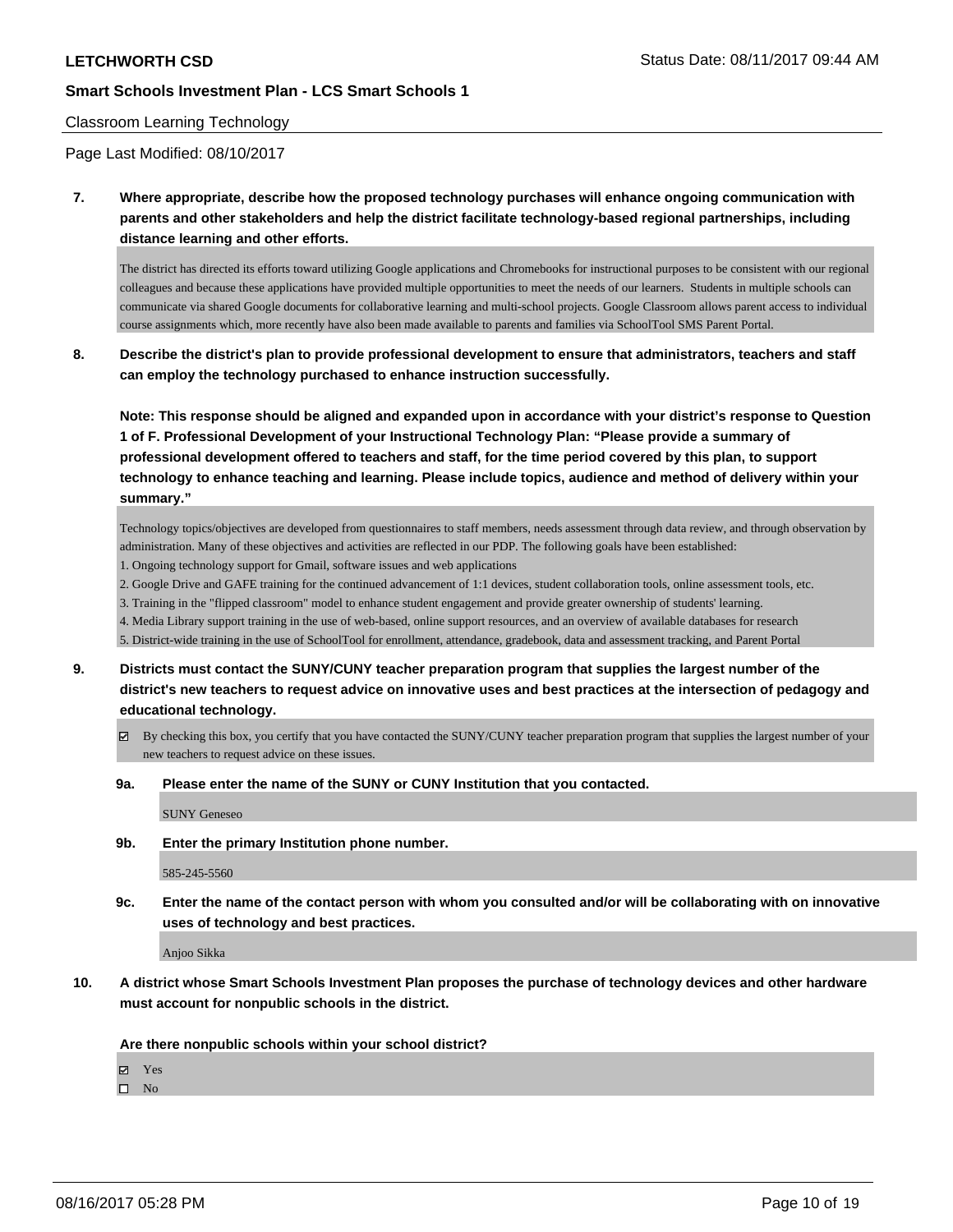## Classroom Learning Technology

Page Last Modified: 08/10/2017

**10a. Describe your plan to loan purchased hardware to nonpublic schools within your district. The plan should use your district's nonpublic per-student loan amount calculated below, within the framework of the guidance. Please enter the date by which nonpublic schools must request classroom technology items. Also, specify in your response the devices that the nonpublic schools have requested, as well as in the in the Budget and the Expenditure Table at the end of the page.**

The Castile Christian Academy in Castile, NY has specifically requested to borrow Chromebooks for use by nonpublic school students. Each year the nonpublic school must request to borrow materials by June 1st per BOE policy and administrative procedures. The LCS Superintendent has been in phone contact and in person meetings with the administration of Castile Christian Academy to collaborate and discuss these procedures.

- **10b. A final Smart Schools Investment Plan cannot be approved until school authorities have adopted regulations specifying the date by which requests from nonpublic schools for the purchase and loan of Smart Schools Bond Act classroom technology must be received by the district.**
	- $\boxtimes$  By checking this box, you certify that you have such a plan and associated regulations in place that have been made public.
- **11. Nonpublic Classroom Technology Loan Calculator**

**The Smart Schools Bond Act provides that any Classroom Learning Technology purchases made using Smart Schools funds shall be lent, upon request, to nonpublic schools in the district. However, no school district shall be required to loan technology in amounts greater than the total obtained and spent on technology pursuant to the Smart Schools Bond Act and the value of such loan may not exceed the total of \$250 multiplied by the nonpublic school enrollment in the base year at the time of enactment.**

**See:**

**http://www.p12.nysed.gov/mgtserv/smart\_schools/docs/Smart\_Schools\_Bond\_Act\_Guidance\_04.27.15\_Final.pdf.**

|                                       | 1. Classroom<br>Technology<br>Sub-allocation | 12. Public<br>l Enrollment<br>$(2014-15)$ | l 3. Nonpublic<br>Enrollment<br>(2014-15) | l 4. Sum of<br>Public and<br>Nonpublic<br>Enrollment | 15. Total Per<br>Pupil Sub-<br>lallocation | 6. Total<br>l Nonpublic Loan l<br>Amount |
|---------------------------------------|----------------------------------------------|-------------------------------------------|-------------------------------------------|------------------------------------------------------|--------------------------------------------|------------------------------------------|
| Calculated Nonpublic Loan<br>  Amount | 1.005.000                                    | 896                                       | 16                                        | 912                                                  | 250                                        | 4.000                                    |

**12. To ensure the sustainability of technology purchases made with Smart Schools funds, districts must demonstrate a long-term plan to maintain and replace technology purchases supported by Smart Schools Bond Act funds. This sustainability plan shall demonstrate a district's capacity to support recurring costs of use that are ineligible for Smart Schools Bond Act funding such as device maintenance, technical support, Internet and wireless fees, maintenance of hotspots, staff professional development, building maintenance and the replacement of incidental items. Further, such a sustainability plan shall include a long-term plan for the replacement of purchased devices and equipment at the end of their useful life with other funding sources.**

 $\boxtimes$  By checking this box, you certify that the district has a sustainability plan as described above.

**13. Districts must ensure that devices purchased with Smart Schools Bond funds will be distributed, prepared for use, maintained and supported appropriately. Districts must maintain detailed device inventories in accordance with generally accepted accounting principles.**

By checking this box, you certify that the district has a distribution and inventory management plan and system in place.

**14. If you are submitting an allocation for Classroom Learning Technology complete this table. Note that the calculated Total at the bottom of the table must equal the Total allocation for this category that you entered in the SSIP Overview overall budget.**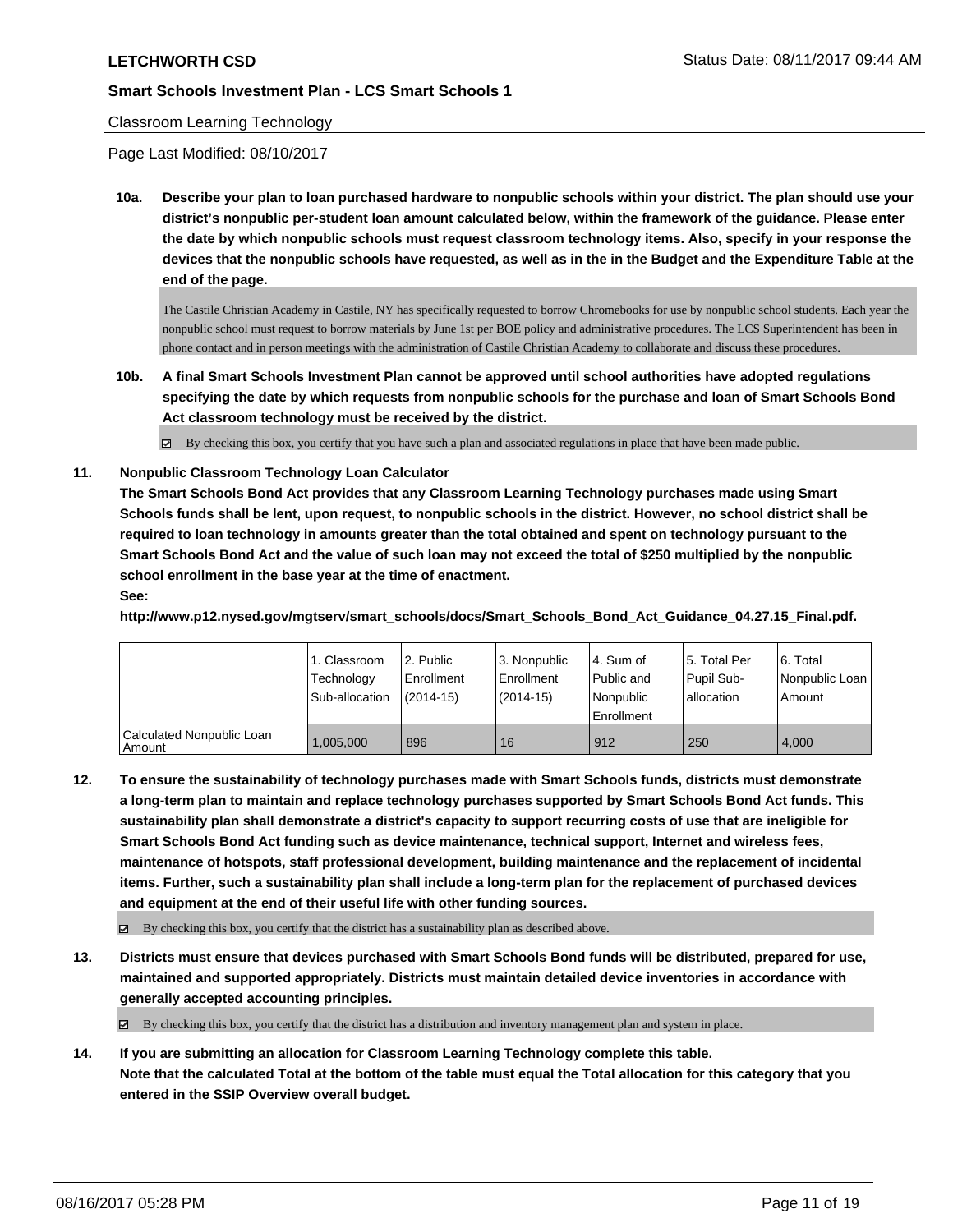## Classroom Learning Technology

Page Last Modified: 08/10/2017

|                         | Sub-Allocation |
|-------------------------|----------------|
| Interactive Whiteboards | 437,500        |
| Computer Servers        | (No Response)  |
| Desktop Computers       | (No Response)  |
| Laptop Computers        | 455,000        |
| <b>Tablet Computers</b> | (No Response)  |
| <b>Other Costs</b>      | (No Response)  |
| Totals:                 | 892,500        |

**15. Please detail the type, quantity, per unit cost and total cost of the eligible items under each sub-category. This is especially important for any expenditures listed under the "Other" category. All expenditures must be capital-bond eligible to be reimbursed through the SSBA. If you have any questions, please contact us directly through smartschools@nysed.gov.**

**Please specify in the "Item to be Purchased" field which specific expenditures and items are planned to meet the district's nonpublic loan requirement, if applicable.**

**NOTE: Wireless Access Points that will be loaned/purchased for nonpublic schools should ONLY be included in this category, not under School Connectivity, where public school districts would list them.**

| Select the allowable expenditure<br>type.<br>Repeat to add another item under<br>each type. | Item to be Purchased                                            | Quantity | Cost per Item | <b>Total Cost</b> |
|---------------------------------------------------------------------------------------------|-----------------------------------------------------------------|----------|---------------|-------------------|
| Interactive Whiteboards                                                                     | Infocus J-Touch 65 Interactive Screen                           | 100      | 2,525         | 252,500           |
| Interactive Whiteboards                                                                     | Classroom Sound System attached to<br>Interactive Whiteboard    | 100      | 900           | 90,000            |
| Interactive Whiteboards                                                                     | Intel Nuk Computer System attached<br>to Interactive Whiteboard | 100      | 700           | 70,000            |
| <b>Laptop Computers</b>                                                                     | Chromebooks with Google EDU<br>license                          | 1,288    | 350           | 451,000           |
| <b>Laptop Computers</b>                                                                     | Chromebooks (nonpub)                                            | 12       | 333           | 4,000             |
| Interactive Whiteboards                                                                     | <b>Wall Mount</b>                                               | 100      | 90            | 9,000             |
| Interactive Whiteboards                                                                     | Mobile Mount for Interactive J Touch<br>Screen                  | 10       | 600           | 6,000             |
| Interactive Whiteboards                                                                     | Long Range Wireless Keyboard and<br>Mouse                       | 100      | 100           | 10,000            |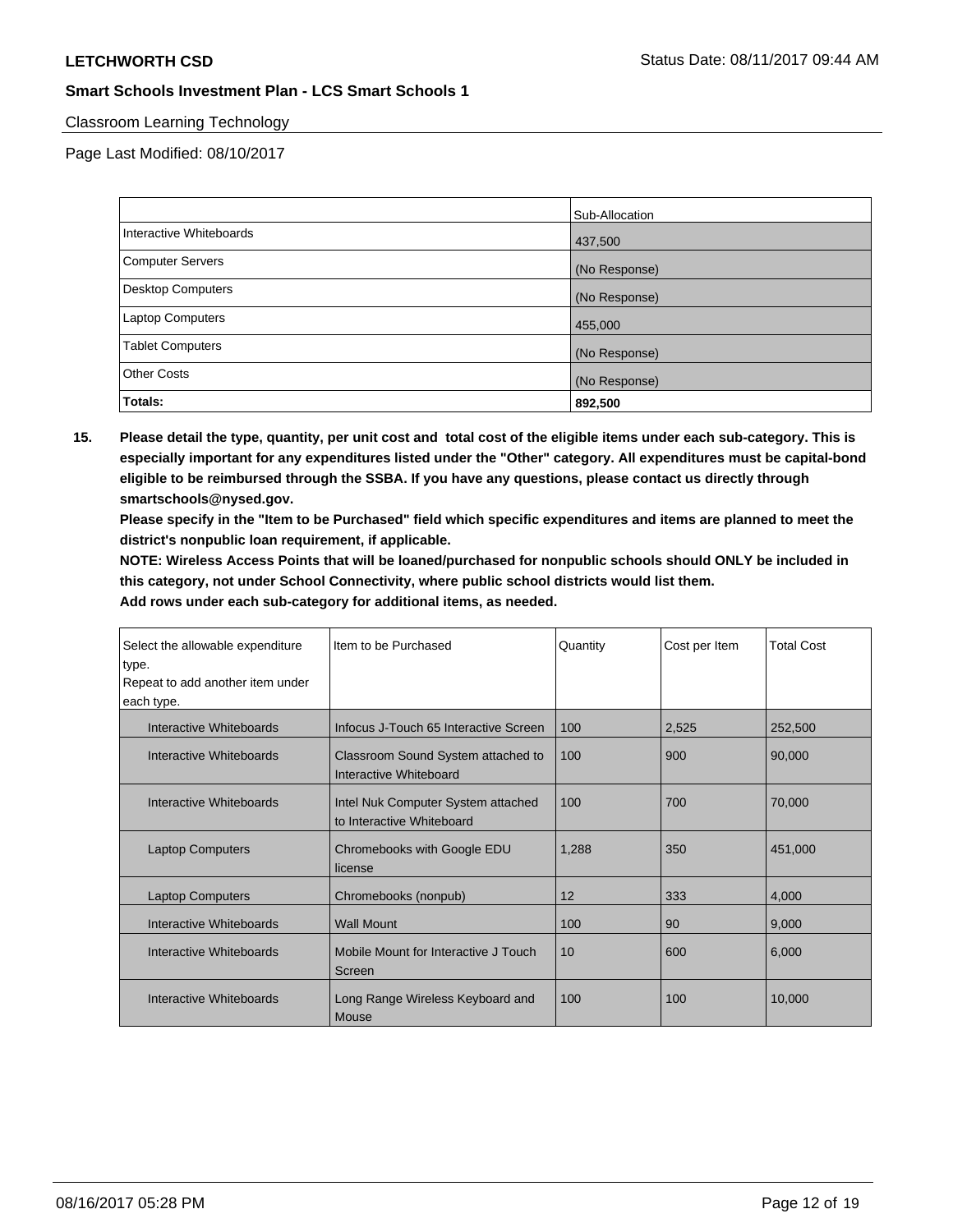#### Pre-Kindergarten Classrooms

Page Last Modified: 08/01/2017

### **Group 1**

**1. Provide information regarding how and where the district is currently serving pre-kindergarten students and justify the need for additional space with enrollment projections over 3 years.**

(No Response)

- **2. Describe the district's plan to construct, enhance or modernize education facilities to accommodate prekindergarten programs. Such plans must include:**
	- **Specific descriptions of what the district intends to do to each space;**
	- **An affirmation that pre-kindergarten classrooms will contain a minimum of 900 square feet per classroom;**
	- **The number of classrooms involved;**
	- **The approximate construction costs per classroom; and**
	- **Confirmation that the space is district-owned or has a long-term lease that exceeds the probable useful life of the improvements.**

(No Response)

**3. Smart Schools Bond Act funds may only be used for capital construction costs. Describe the type and amount of additional funds that will be required to support ineligible ongoing costs (e.g. instruction, supplies) associated with any additional pre-kindergarten classrooms that the district plans to add.**

(No Response)

**4. All plans and specifications for the erection, repair, enlargement or remodeling of school buildings in any public school district in the State must be reviewed and approved by the Commissioner. Districts that plan capital projects using their Smart Schools Bond Act funds will undergo a Preliminary Review Process by the Office of Facilities Planning.**

**Please indicate on a separate row each project number given to you by the Office of Facilities Planning.**

| Project Number |  |
|----------------|--|
| (No Response)  |  |

**5. If you have made an allocation for Pre-Kindergarten Classrooms, complete this table. Note that the calculated Total at the bottom of the table must equal the Total allocation for this category that you entered in the SSIP Overview overall budget.**

| Totals:                                  | 0              |
|------------------------------------------|----------------|
| Other Costs                              | (No Response)  |
| Enhance/Modernize Educational Facilities | (No Response)  |
| Construct Pre-K Classrooms               | (No Response)  |
|                                          | Sub-Allocation |

**6. Please detail the type, quantity, per unit cost and total cost of the eligible items under each sub-category. This is especially important for any expenditures listed under the "Other" category. All expenditures must be capital-bond eligible to be reimbursed through the SSBA. If you have any questions, please contact us directly through smartschools@nysed.gov.**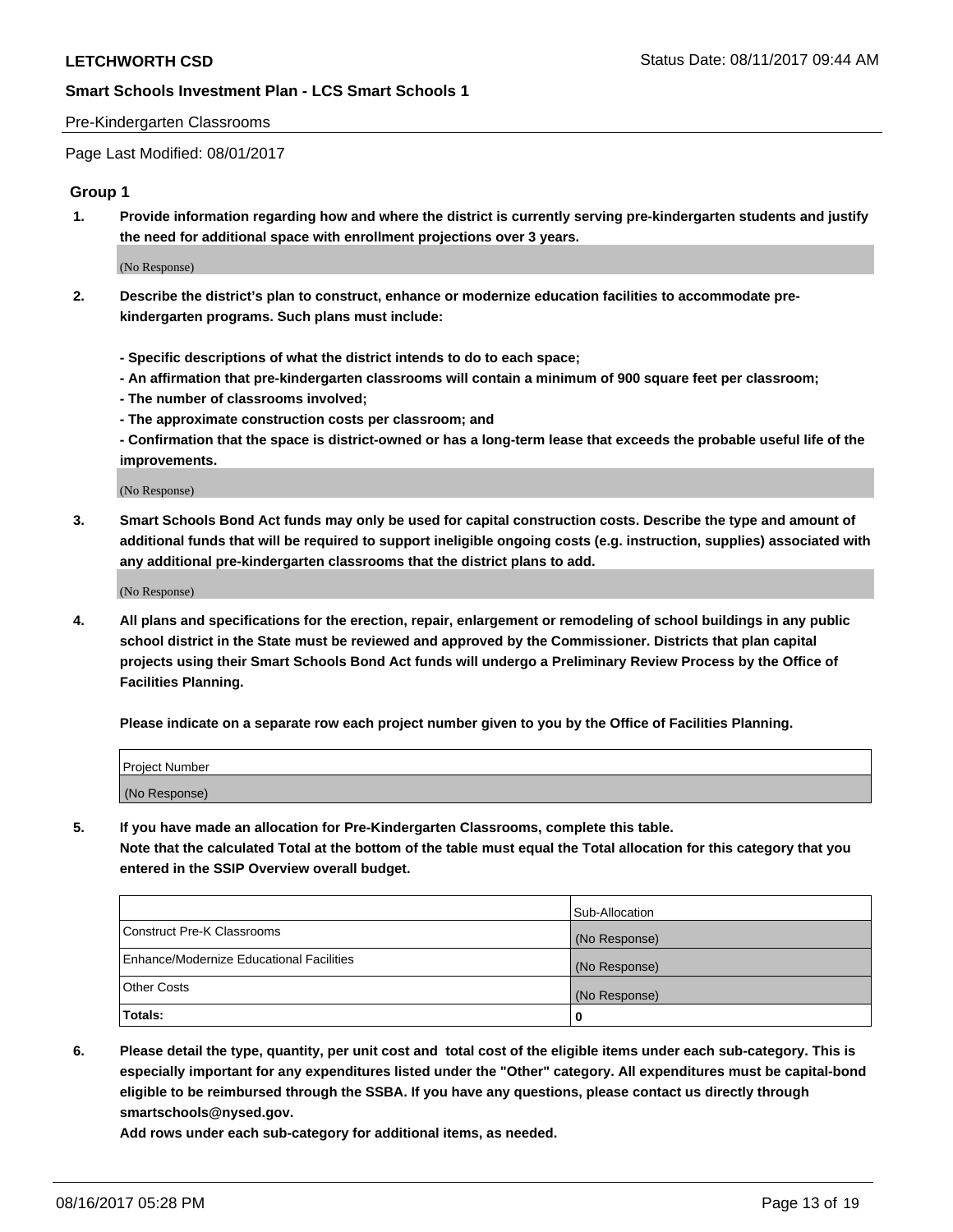# Pre-Kindergarten Classrooms

Page Last Modified: 08/01/2017

| Select the allowable expenditure | Item to be purchased | Quantity      | Cost per Item | <b>Total Cost</b> |
|----------------------------------|----------------------|---------------|---------------|-------------------|
| type.                            |                      |               |               |                   |
| Repeat to add another item under |                      |               |               |                   |
| each type.                       |                      |               |               |                   |
| (No Response)                    | (No Response)        | (No Response) | (No Response) | (No Response)     |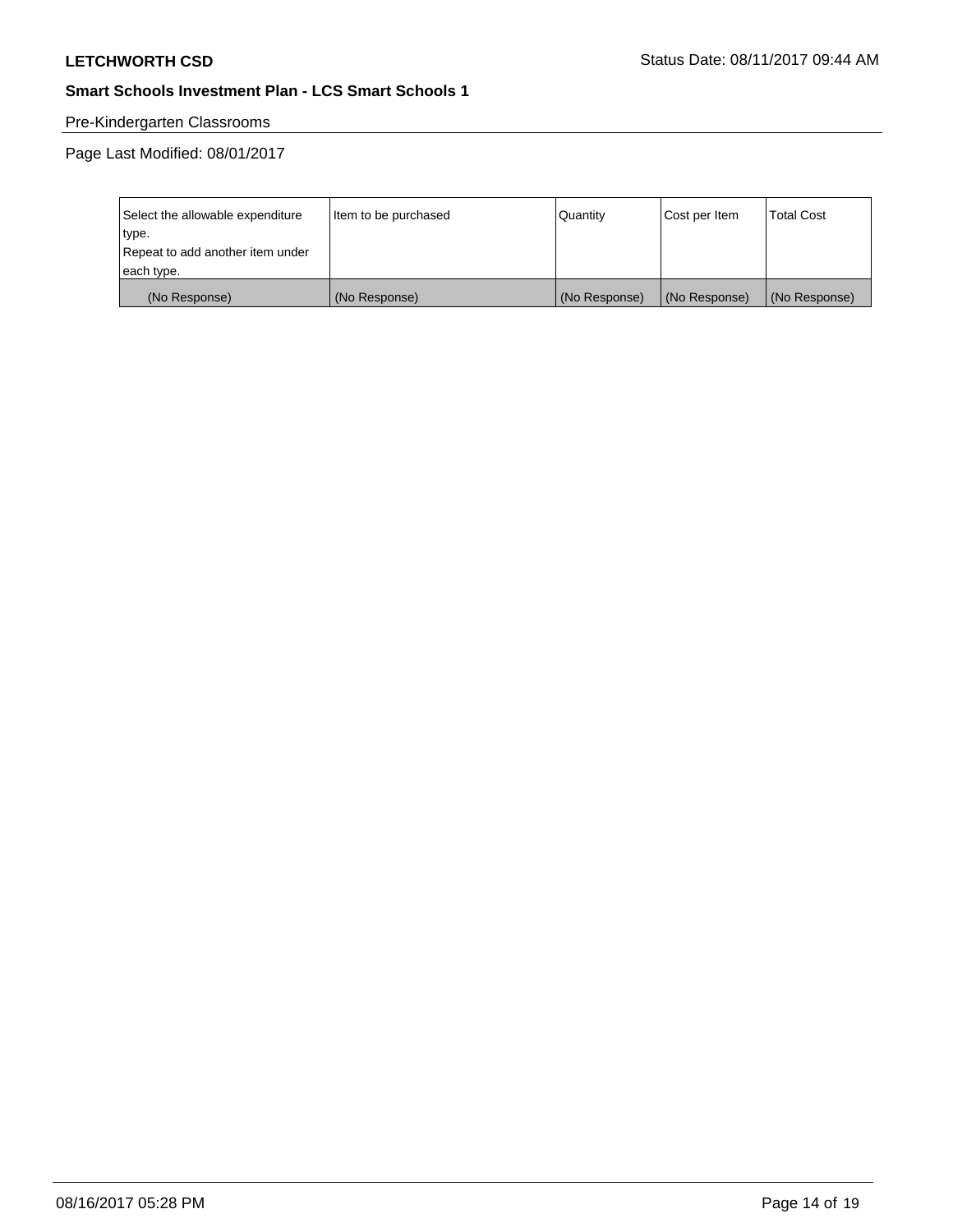Replace Transportable Classrooms

Page Last Modified: 08/01/2017

### **Group 1**

**1. Describe the district's plan to construct, enhance or modernize education facilities to provide high-quality instructional space by replacing transportable classrooms.**

(No Response)

**2. All plans and specifications for the erection, repair, enlargement or remodeling of school buildings in any public school district in the State must be reviewed and approved by the Commissioner. Districts that plan capital projects using their Smart Schools Bond Act funds will undergo a Preliminary Review Process by the Office of Facilities Planning.**

**Please indicate on a separate row each project number given to you by the Office of Facilities Planning.**

| Project Number |  |
|----------------|--|
| (No Response)  |  |

**3. For large projects that seek to blend Smart Schools Bond Act dollars with other funds, please note that Smart Schools Bond Act funds can be allocated on a pro rata basis depending on the number of new classrooms built that directly replace transportable classroom units.**

**If a district seeks to blend Smart Schools Bond Act dollars with other funds describe below what other funds are being used and what portion of the money will be Smart Schools Bond Act funds.**

(No Response)

**4. If you have made an allocation for Replace Transportable Classrooms, complete this table. Note that the calculated Total at the bottom of the table must equal the Total allocation for this category that you entered in the SSIP Overview overall budget.**

|                                                | Sub-Allocation |
|------------------------------------------------|----------------|
| Construct New Instructional Space              | (No Response)  |
| Enhance/Modernize Existing Instructional Space | (No Response)  |
| Other Costs                                    | (No Response)  |
| Totals:                                        | $\Omega$       |

**5. Please detail the type, quantity, per unit cost and total cost of the eligible items under each sub-category. This is especially important for any expenditures listed under the "Other" category. All expenditures must be capital-bond eligible to be reimbursed through the SSBA. If you have any questions, please contact us directly through smartschools@nysed.gov.**

| Select the allowable expenditure | Item to be purchased | Quantity      | Cost per Item | <b>Total Cost</b> |
|----------------------------------|----------------------|---------------|---------------|-------------------|
| type.                            |                      |               |               |                   |
| Repeat to add another item under |                      |               |               |                   |
| each type.                       |                      |               |               |                   |
| (No Response)                    | (No Response)        | (No Response) | (No Response) | (No Response)     |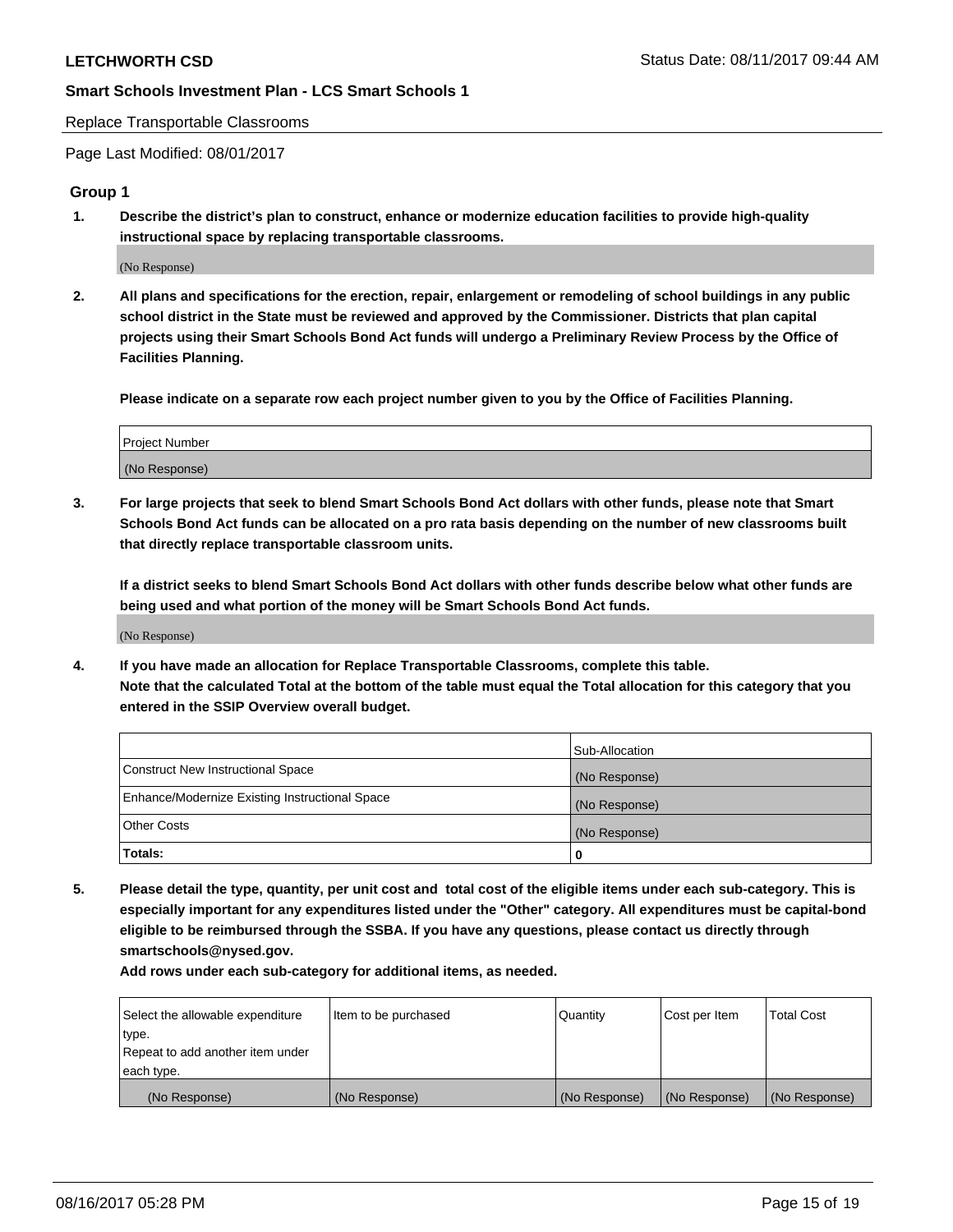## High-Tech Security Features

Page Last Modified: 08/01/2017

## **Group 1**

**1. Describe how you intend to use Smart Schools Bond Act funds to install high-tech security features in school buildings and on school campuses.**

(No Response)

**2. All plans and specifications for the erection, repair, enlargement or remodeling of school buildings in any public school district in the State must be reviewed and approved by the Commissioner. Districts that plan capital projects using their Smart Schools Bond Act funds will undergo a Preliminary Review Process by the Office of Facilities Planning.** 

**Please indicate on a separate row each project number given to you by the Office of Facilities Planning.**

| Project Number |  |
|----------------|--|
|                |  |
| (No Response)  |  |

- **3. Was your project deemed eligible for streamlined Review?**
	- Yes  $\hfill \square$  No
- **4. Include the name and license number of the architect or engineer of record.**

| Name          | License Number |
|---------------|----------------|
| (No Response) | (No Response)  |

**5. If you have made an allocation for High-Tech Security Features, complete this table. Note that the calculated Total at the bottom of the table must equal the Total allocation for this category that you entered in the SSIP Overview overall budget.**

|                                                      | Sub-Allocation |
|------------------------------------------------------|----------------|
| Capital-Intensive Security Project (Standard Review) | (No Response)  |
| <b>Electronic Security System</b>                    | (No Response)  |
| <b>Entry Control System</b>                          | (No Response)  |
| Approved Door Hardening Project                      | (No Response)  |
| <b>Other Costs</b>                                   | (No Response)  |
| Totals:                                              | 0              |

**6. Please detail the type, quantity, per unit cost and total cost of the eligible items under each sub-category. This is especially important for any expenditures listed under the "Other" category. All expenditures must be capital-bond eligible to be reimbursed through the SSBA. If you have any questions, please contact us directly through smartschools@nysed.gov.**

| (No Response)                    | (No Response)        | (No Response) | (No Response) | (No Response)     |
|----------------------------------|----------------------|---------------|---------------|-------------------|
| each type.                       |                      |               |               |                   |
| Repeat to add another item under |                      |               |               |                   |
| type.                            |                      |               |               |                   |
| Select the allowable expenditure | Item to be purchased | Quantity      | Cost per Item | <b>Total Cost</b> |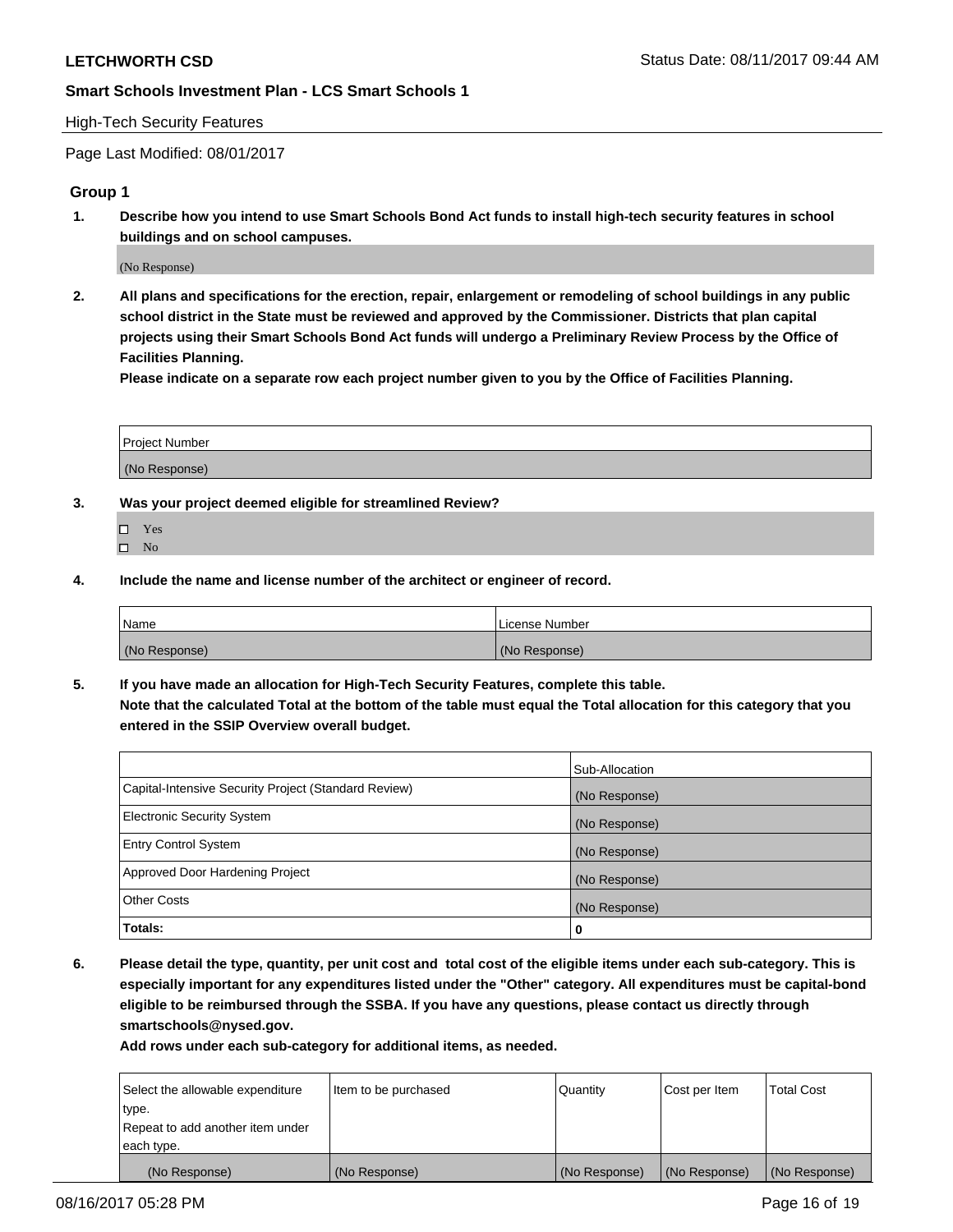High-Tech Security Features

Page Last Modified: 08/01/2017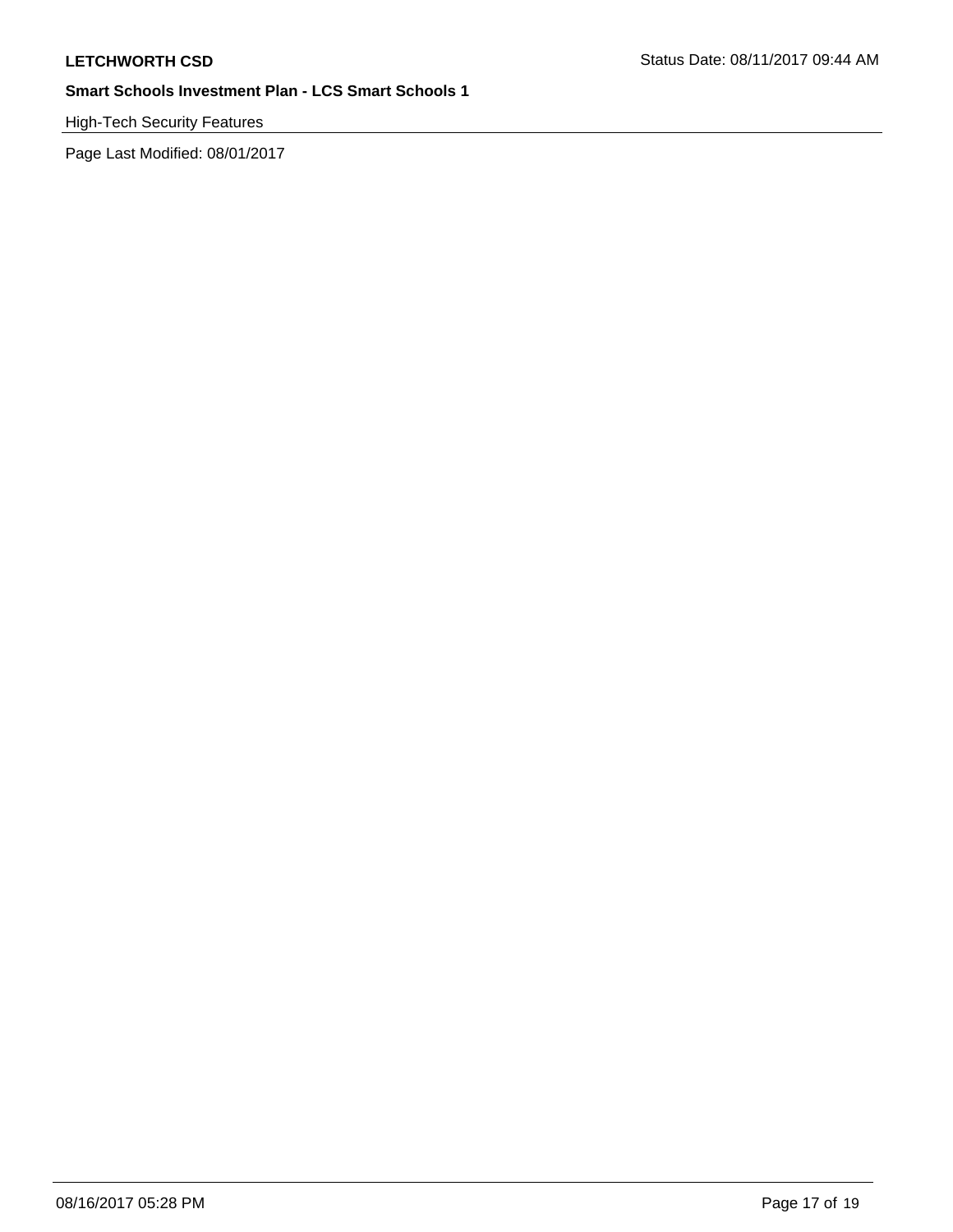Report